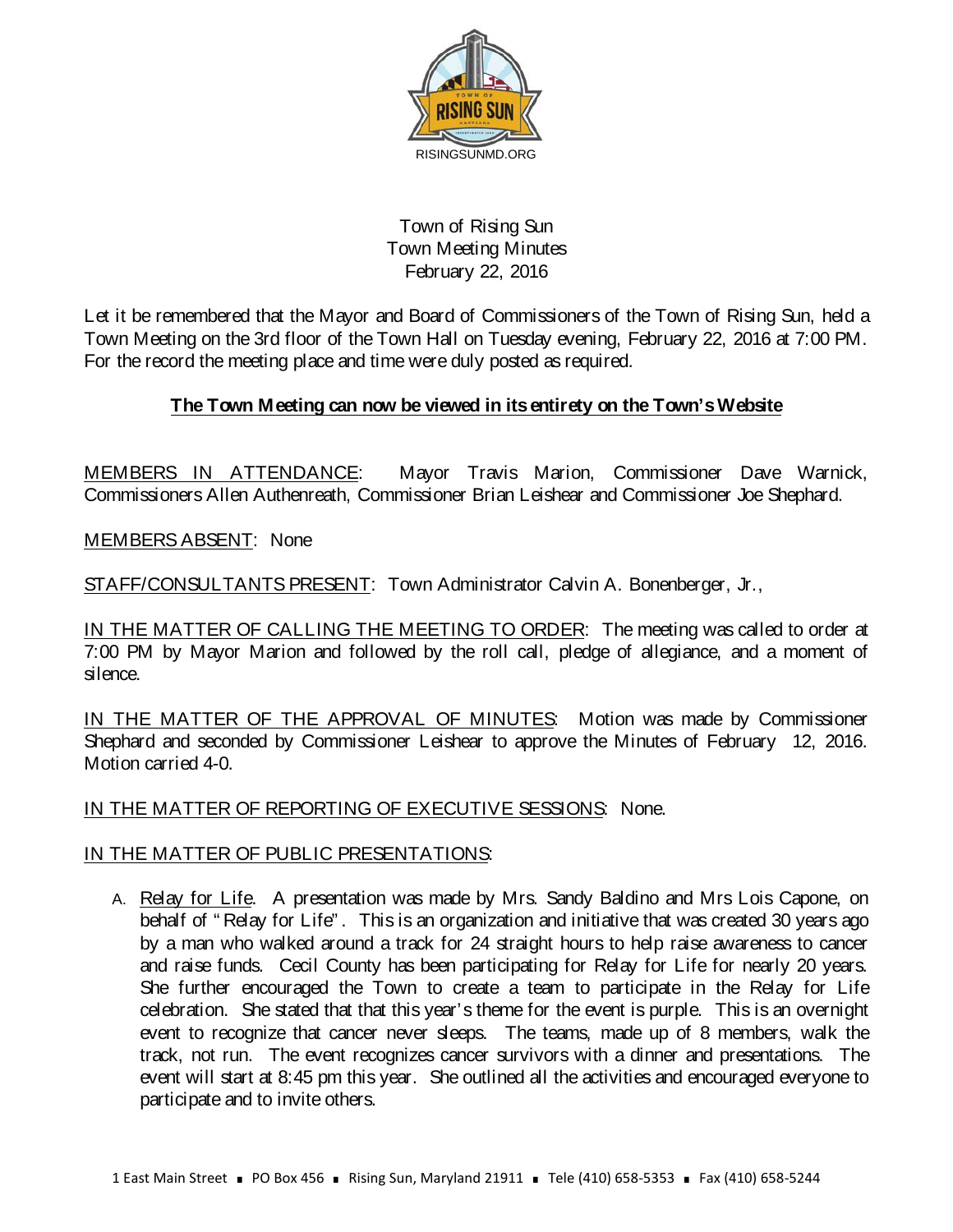- B. Senatorial Citation to Officer Dallas Herbert: Chief Peterson presented Rising Sun Police Officer Dallas Herbert, with a Senatorial Citation from Maryland State Senator Wayne Norman, in recognition of his efforts to educate the public about the dangers of accidental fire arm discharges resulting in the death of small children. Through the efforts of Officer Herbert, the Town of Rising Sun has issued more gun locks to the community than any other community in the County.
- C. Consideration of Resolutions and Ordinances:

The Town Administrator gave a general overview of the various resolutions and ordinances listed on the agenda. All of the documents are related to the Town's Property Maintenance, Minimum Housing and Quality of Life Codes. He explained the differences between a resolution and an ordinance, the process for consideration and approval of each document. He further explained the relationship between all the documents and how they are related to each other. After a general overview of each document and a restructuring of how they were presented to the board, the following actions were taken by the Board.

- **Ordinance 2016-01**, titled *Timelines for snow removal* A motion was made by Commissioner Warnick, seconded by Commissioner Authenreath to read the ordinance into the record for consideration for adoption at the next Town meeting. Motion passed 4-0. The Town Administrator read the summary into the record. The Ordinance will sit until the next Town Meeting.
- **Resolution 2016-02** titled *Fee Schedule Revision- Revised fees for Abatements*. The Town Administrator gave an overview of the purpose of the proposed change to the Town's Fee Schedule in order to charge an administration fee and late penalty for failure to pay abatement fees to the Town. A motion was made by Commissioner Warnick, seconded by Commissioner Leishear to read the resolution into the record. Motion passed 4-0. After reading the resolution a motion was made by Commissioner Authenreath, seconded by Commissioner Leishear to adopt resolution 2016-02 with the noted typo corrections. Motion passed 4-0
- **Ordinance 2016-02** titled *Classification of Violations –Misdemeanors & Municipal Infractions.* After a general overview of the content of the ordinance by the Town Administrator, a motion was made by Commissioner Warnick, seconded by Commissioner Leishear to read the ordinance into the record for consideration for adoption at the next Town meeting. Motion passed 4-0. The Town Administrator read the summary into the record. The Ordinance will sit until the next Town Meeting.
- **Resolution 2016-03** titled *Fee Schedule Revision - Penalties for violations.* The Town Administrator gave an overview of the purpose of the proposed change to the Town's Fee Schedule in order to charge an administration fee and late penalty for failure to pay abatement fees to the Town. A motion was made by Commissioner Authenreath, seconded by Commissioner Leishear to adopt resolution 2016-03. Motion passed 4-0.
- **Resolution 2016-04**, titled *Fee Schedule Revision – reformatting of the schedule.* The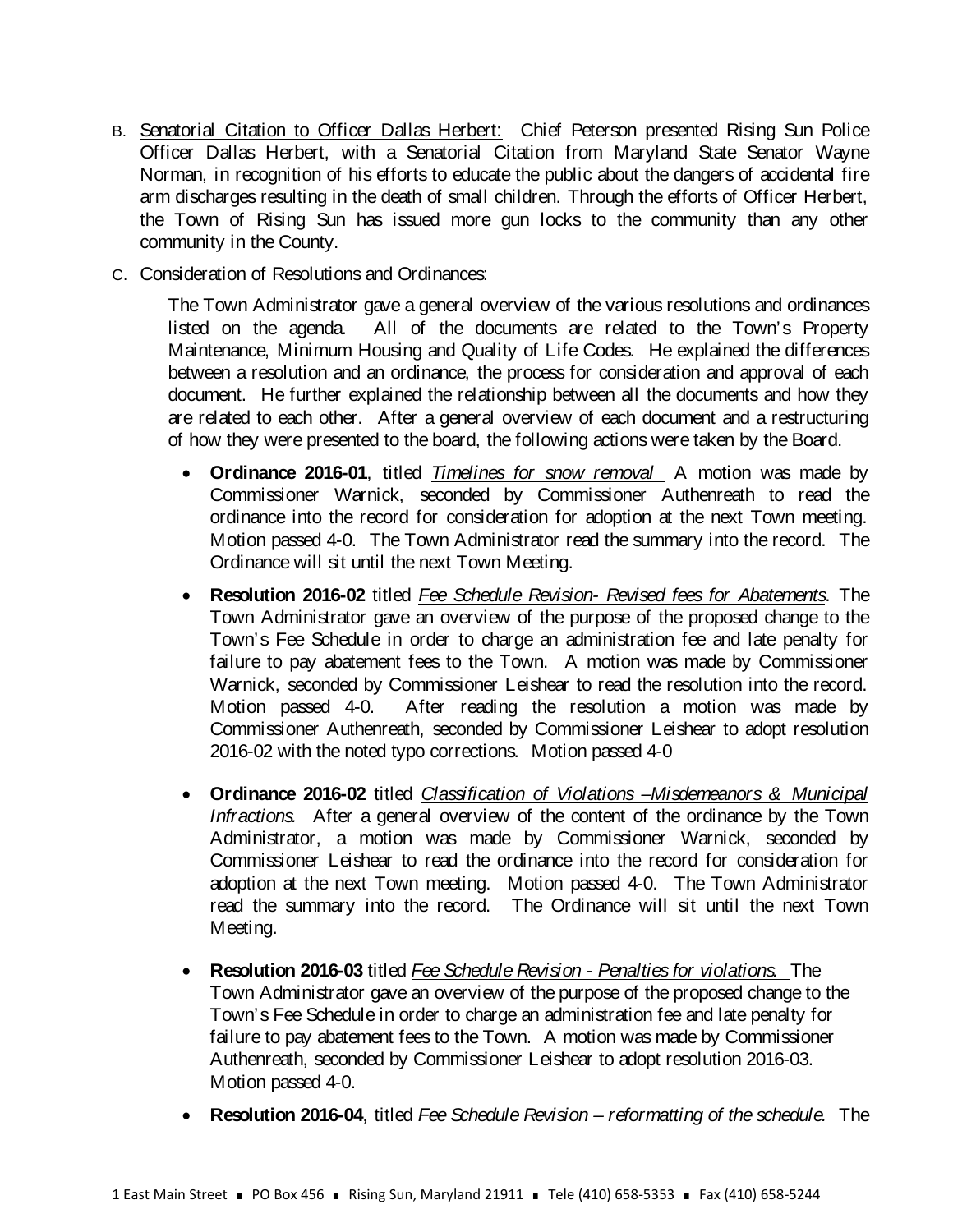Town Administrator gave an overview of the purpose of the proposed change to the Town's Fee Schedule in order provide headings and section numbers to the existing document for ease of use and reference. A motion was made by Commissioner Warnick, seconded by Commissioner Leishear to adopt resolution 2016-04. Motion passed 4-0

• **Ordinance 2016-03** titled *Revision of Chapter 9 – Finance, Taxation, Business & Trade.* After a general overview of the content of the ordinance by the Town Administrator, a motion was made by Commissioner Warnick, seconded by Commissioner Leishear to read the ordinance into the record for consideration for adoption at the next Town meeting. Motion passed 4-0. Commissioner Warnick read the summary into the record. The Ordinance will sit until the next Town Meeting.

IN THE MATTER OF CITIZENS' INPUT – The Board heard comments from the floor regarding snow removal, issues with animals and parking issues

## IN THE MATTER OF STAFF REPORTS:

Chief of Police – Provided his 2 week statistical data report, which included 219 calls for services. He also reported on Storm Jonas and thanked the board and the community for the candle light vigil that was held for Fallen Police Officers in Town Square on Monday the 22<sup>nd</sup>. He expressed appreciated on behalf of law enforcement for the outlet and opportunity to say their farewells.

Town Administrator – Town Administrator provided a financial report on the cost of the snow removal. There were 234 man-hours spent, 234 hours of equipment time. There was \$20,000 in salaries of employees and \$39,582 in contracted service, for a grand total of \$59,582 to remove the snow. The Town Administrator characterized the relationship of the roughly \$60,000 of cost to remove the snow, versus the total real estate taxes collected.

## IN THE MATTER OF THE REPORT OF THE HISTORICAL PRESERVATION COMMISSION:

No report

## IN THE MATTER OF THE REPORT OF THE RISING SUN ARTS ALLIANCE:

No report

## IN THE MATTER OF OLD BUSINESS: None

IN THE MATTER OF NEW BUSINESS: The Mayor presented a video from a company called Everbridge. This company provides enhanced services of communication to residents through 1) phone calls, 2) emails, 3) text messages and other social media outlets to deliver unique messages to citizens. After the conclusion of the presentation, Commissioner Leishear and Commissioner Warnick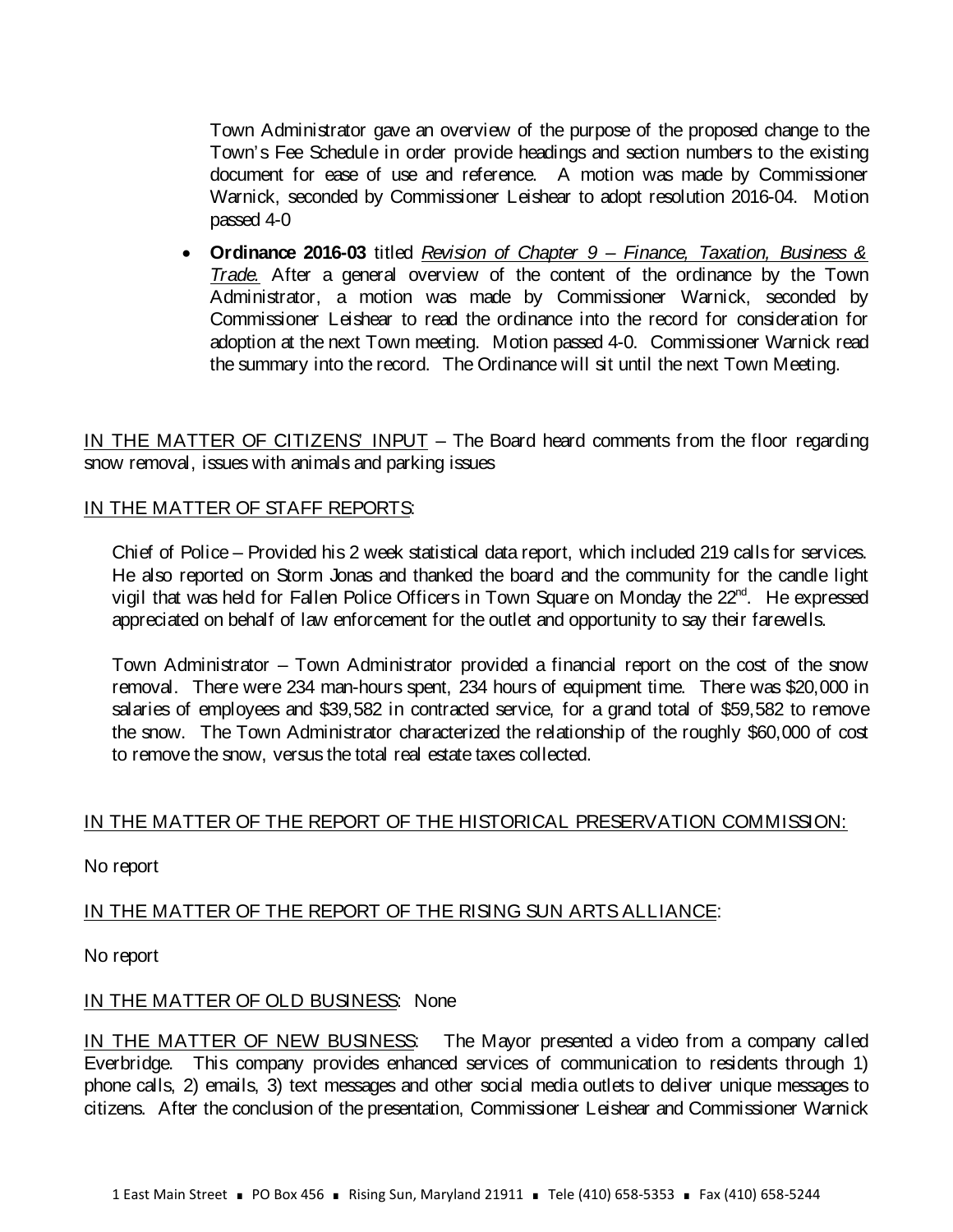volunteered to review the presentation and get more information for the boards review and consideration.

The Town Administrator officially announced the resignation of the Office Manager. In order to offset the shortage of staffing, the Town will go back to closing during the lunch hour from 12-1 PM

## IN THE MATTER OF THE REPORT OF THE MAYOR:

Mayor Marion spoke about the proclamations that were given to the State Champion Rising Sun Girls Volleyball team. He stated that it went over very well and many of the parents were thanking the Tow for the relationship the town has forged with the school. This was the first time the school was ever given proclamations from the town. The Mayor also attended the annual Mayor's conference that included a great seminar on social media with great advice on how to interact with the residents. The Mayor also announced that he would be starting his Mayor for the day visit next week starting with the Tome School and that believe it or not the Tome School is actually located in the Town of North East and that he told the school that they were located in Mayor McKnight's territory of North East, however they told him that due to his age they wanted another perspective and they want the kids to see him there. The Mayor further advised that he went last year and the kids really seemed to enjoy it and he enjoyed himself. After the Tome school, the Mayor will visit the Conowingo Elementary as well as Rising Sun and possibly Calvert Elementary school. The Mayor also wanted to thank the public works for their efforts with snow removal and the repair of the water leak. He thanked the response of Commissioner Warnick and Leishear, who along with himself responded to the water main break. He also thanked Commissioner Shephard, Warnick, the Police Chief, Town Administrator and his wife, along with Becky Warnick for all their hard work behind the scenes in putting together the vigil for fallen police officers.

## IN THE MATTER OF THE REPORT OF THE COMMISSIONERS:

## Commissioner Authenreath:

Commissioner Leishear: Commissioner Leishear echoed the sentiments of how well the public works crews did in removing the snow and was very appreciative of the efforts put forth by everyone to hold the candle light vigil. He gave an update on some of the progress being made in the Chester Water project and that the meetings are still ongoing.

Commissioner Shephard:

Commissioner Warnick:

With no other business to come before the Mayor & Commissioners, motion was made by Commissioner Authenreath and seconded by Commissioner Shephard to adjourn at 8:35 PM.